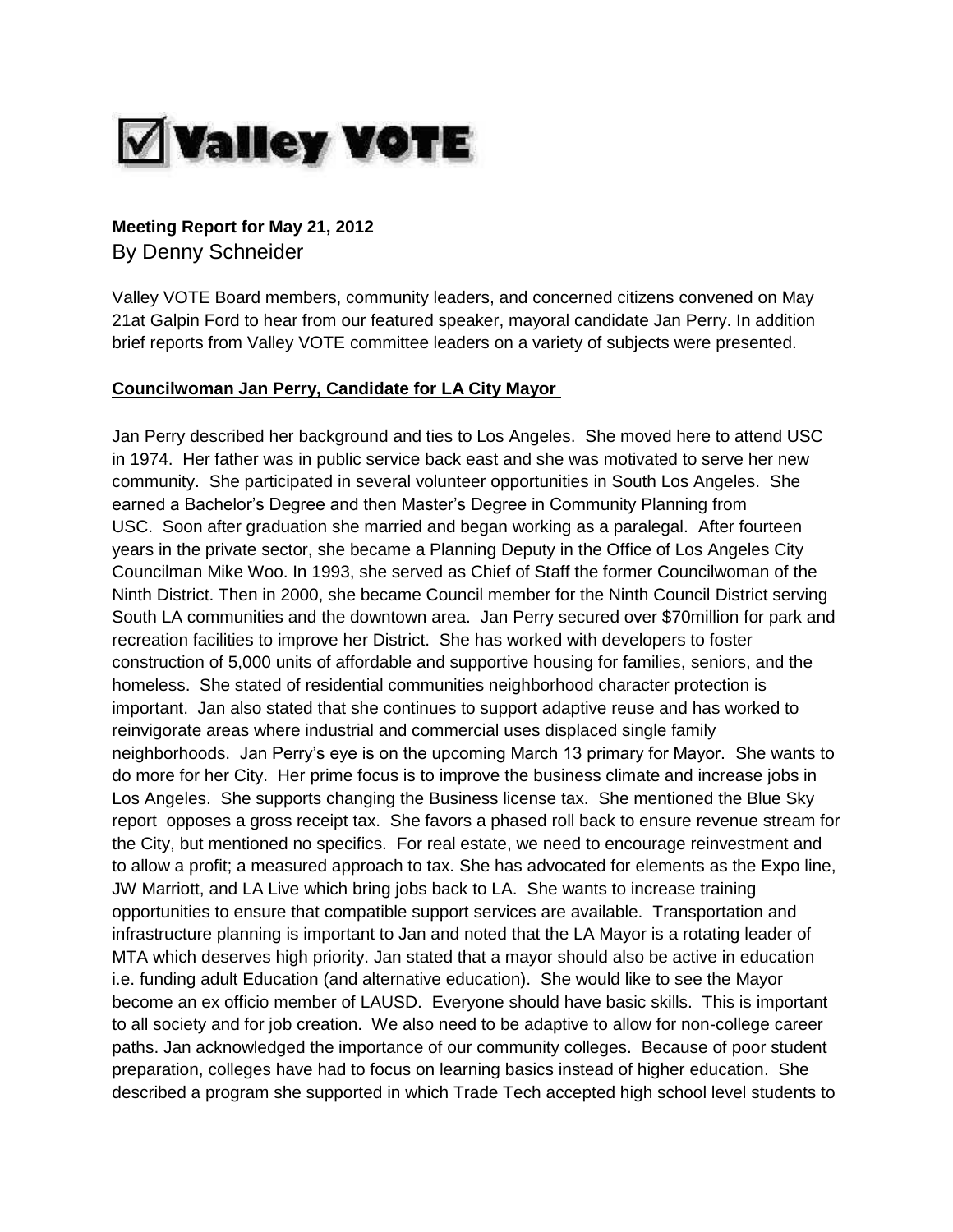provide specialized training. Jan responded to a question about Proposition 13 and the split tax roll by noting that there are some important studies currently being conducted about this issue. She is waiting for the study recommendations before taking a firm stand. She noted that we can't tax our way out of the economic troubles we face. She told us that we need to figure out other ways to finance the massive infrastructure repairs needed. .Jan opposed closing the Valley's Bradley Center because local government is critical. She supports and appreciates Neighborhood Councils and noted that proposed, severe funding cuts for NCs is a bad idea; she doesn't expect it to happen. She expects the City to find a way to pay for NC elections. When asked about closed land fill mitigation money and the lack of transparency regarding its use, Jan offered to help find answers. She said that as Mayor she would have the CLA prepare regular reports and be preemptive in tracking these funds. When asked how we could improve efficiency, she said that she would hold Department Heads accountable and select people from a perspective of service. She is supportive of programs that will bring businesses back to LA. Some department reorganization is possible but noted that 70% of the budget is for fire/police and must be spent. Fire response time must be improved. Jan supports Farmers Field – expecting 23,000 new jobs. She wants an Authority Board established to ensure all community and commercial uses are scheduled fairly in the new Convention Center. Everyone was encouraged to send Jan questions and to go to her website**: JanPerry.com** 

## **Valley VOTE -Committee Reports**

### **Vic Viereck**

#### New Residential Carbon Dioxide Detector Requirements

In May 2010, the state of California enacted a law requiring home owners to install carbon monoxide detectors in their homes. According to the California Air Resources Board 30 to 40 people die each year from carbon monoxide poisoning. The senate bill, also known as the Carbon Monoxide Poisoning Prevention Act, states that those deaths were avoidable. According to the bill, the California law will help prevent further deaths and increase awareness. Although the bill was signed into law in 2010, California residents must have carbon monoxide detectors in their homes as of July 1, 2011. This timeline applies only to single-family homes that have appliances that burn fossil fuels or homes that have attached garages or fireplaces. For all other types of housing, such as apartments and hotels, detectors should be in place as of January 1, 2013. Types of fossil fuels include wood, gas and oil. According to the senate bill, the detector must sound an audible warning once carbon monoxide is detected. It also must be powered by a battery, or if it is plugged in, have a battery for a backup. The detector also must be certified by national testing labs, such as the Underwriters Laboratories. The packaging on the carbon monoxide detector will state this. If the CO detector is also a smoke detector, it must still meet the above standards and must sound an alarm that is different than the smoke alarm. Carbon monoxide detectors typically can be purchased for about \$20 and up. [http://www.ehow.com/list](http://www.ehow.com/list_6674598_california-carbon-monoxide-detector-requirements.html#ixzz1vFPLioX4) [\\_6674598 \\_califomia-carbon-monoxide-detector-](http://www.ehow.com/list_6674598_california-carbon-monoxide-detector-requirements.html#ixzz1vFPLioX4)requirements.html#ixzz1vFPLioX4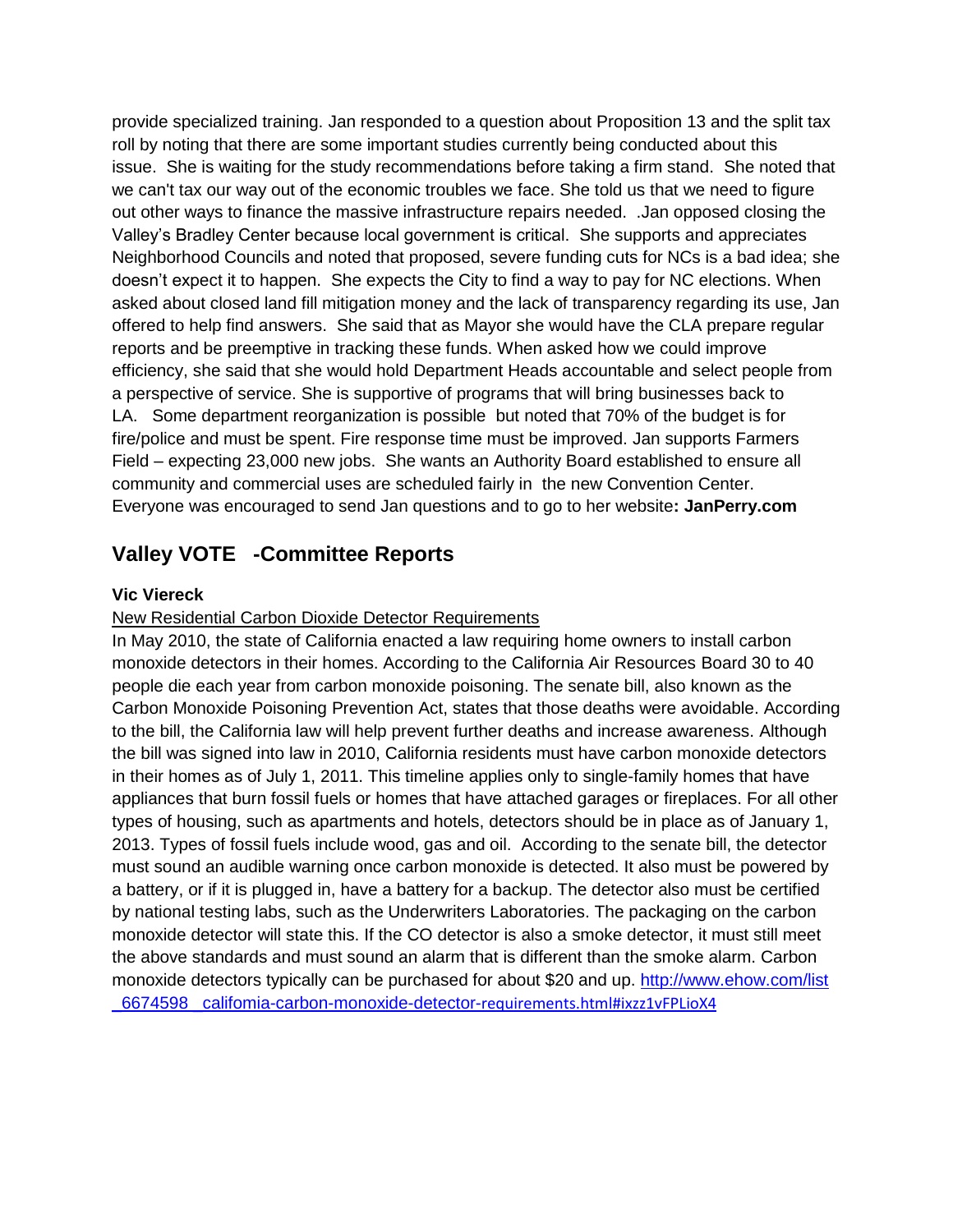## **Bart Reed Transportation**

Transit Coalition Executive Director Bart Reed updated the audience on transportation happenings across Southern California. First, Reed announced that Metro inaugurated part of Expo Line Phase I, from Downtown LA to Jefferson/La Cienega, on Saturday, April 28. Two more stations, one in Culver City and another at Farmdale Ave., will open in the summer. Also opening in the summer is the Chatsworth Extension of the Orange Line busway.

Next, Reed elaborated on milestones and challenges of the Westside Subway. In April, the Metro Board certified the final EIR for the project, which would extend the Purple Line subway to the VA Hospital. However, only the first portion of the subway, to Wilshire/La Cienega, was approved for construction. This is in response to a request by the City of Beverly Hills to hold a Metro Board meeting on route options through Century City. The meeting was held on Thursday, May 17. The Metro Board could approve a route as early as its next meeting on Thursday, May 24.

Finally, Reed discussed ongoing Transit Coalition campaigns. The advocacy group continues to call for Metro to build two distinct SFV rapid transit projects (one on Van Nuys Blvd., the other through the Sepulveda Pass) as one rail line, with a possible subway component. Also, the Coalition's nascent student internship program is growing, with the CSUN Transportation Tiger Team having met Metro CEO Art Leahy on Monday, April 30, to discuss findings from their recent transportation field survey. Additionally, the Tiger Team drafted a report that describes the viability of a streetcar project in the San Fernando Valley.

## **Maria Fisk**

## **Community Care Facility Ordinance CF#11-0262**

Many larger California municipalities have enacted ordinances that regulate Boarding/Rooming Houses and Licensed Community Care Facilities serving greater than 7 residents. Due to the flawed State prisoner release program, several cities have new ordinances regulating parolee houses as well. Because of the influx of 9,000 (yearly) released prisoners to LA County, this issue has taken on a new dimension and is becoming even a more urgent matter of Public Safety. Illegal group/boarding houses have affected most communities, citywide. For example in Devonshire Division alone, LAPD has mentioned there are as many as 43 unregulated group houses and the number is growing.

The benefits of the proposed CCFO:

"Current regulations date back to the 1950's and will be updated. There is a clearer definition of boarding/rooming houses, where they are prohibited and the designated zones where they can locate. Part of the reason for the exponential proliferation of illegal group/boarding houses is the lack of written stipulations. Once enacted, LADBS and other Safety Officials will have established guidelines as a basis for enforcement.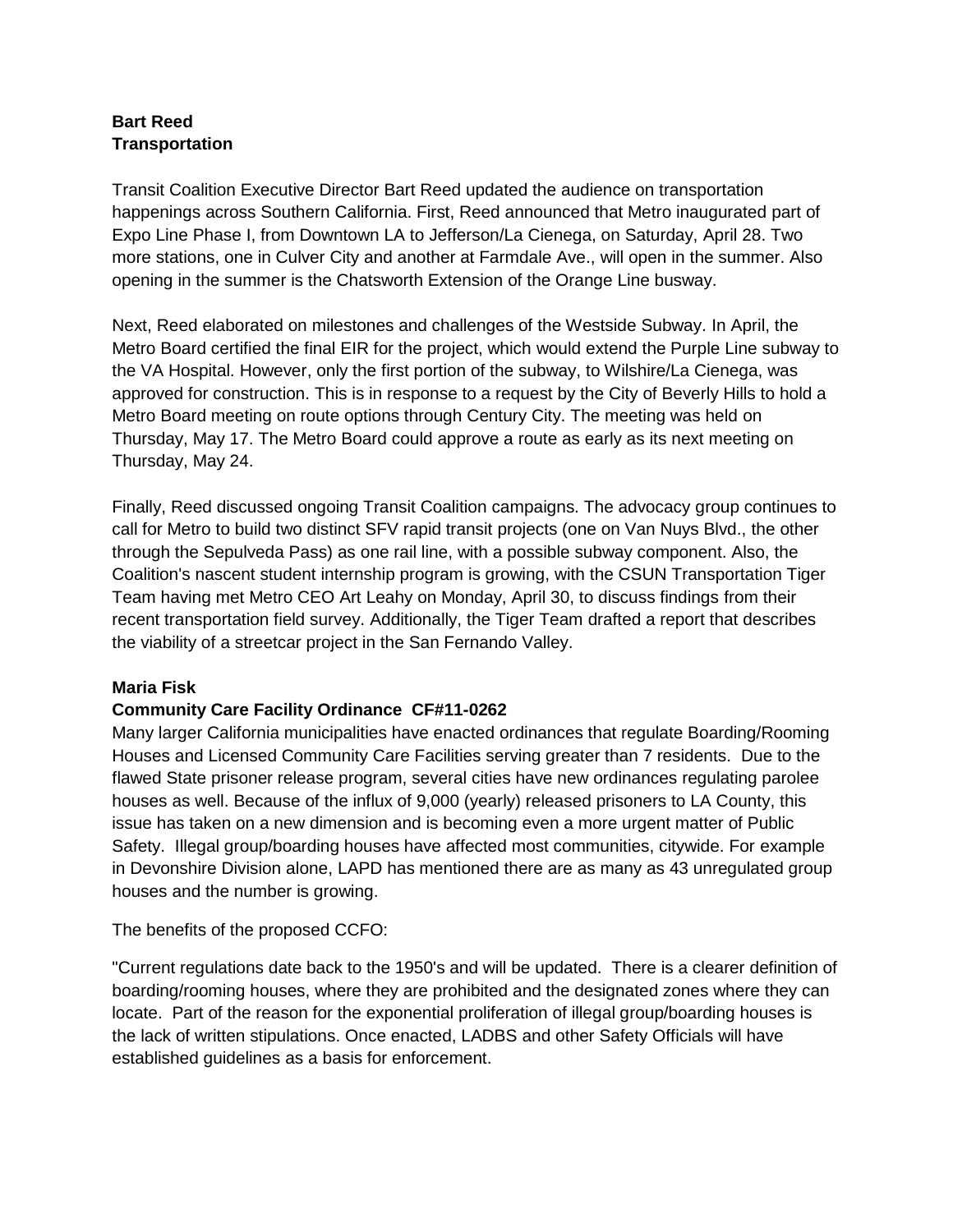Currently, there are no limits as to how many tenants (commonly 16-60) can reside in a house in areas zoned low density residential. The single lease agreement that defines a boarding/rooming house will limit this illegal activity. A boarding house business is a commercial venture. It is common land use practice to limit commercial enterprises within areas zoned low density residential.

"Many parolees/probationers reside in group/rooming houses. There are regulations (some requiring a Conditional Use Permit) on where Parolee/Probationer group housing can locate. Safety officials have reported that there has been continued substance abuse (despite claims of sober environment), assaults, rape, predatory rental schemes, filth, and vermin within these unregulated houses. This ordinance will not only offer protection for those who live in group arrangements but to the surrounding communities as well.

Other cities (Santa Monica, Oakland, Pasadena, Orange, Riverside, San Diego, etc.) have enacted similar ordinances long ago. Their code/ordinances are much more restrictive than what the City of Los Angeles has proposed. This Community Care Facility Ordinance is a start, and perhaps the City of Los Angeles will continue to work towards regulations that will be more comparable and aligned with what other municipalities have enacted.

## **Denny Schneider**

#### **Airports Report**

The current news item on local airports is that LAWA (Los Angeles World Airports) continues to resist giving control of LA/Ontario International Airport back to the City of Ontario. Residents local to Ontario are demanding local control because the airport has lost about 40% of its passengers in the last three years. LAWA blames the economy, but the locals don't agree that this is the whole story. They complain that LAWA is not marketing adequately and that the City of LA is not as concerned about their major economic engine as it is about diverting flights to LAX. Over 80 entities have passed resolutions calling for divestiture including Southern California Association of Governments. Flights from ONT to Mexico were recently lost because Federal Inspection Services (Customs) was not willing to accommodate. Ontario officials have estimated that this causes increased traffic to LA by about 1.3million cars per year clogging our freeways. Although Federal law prohibits sale of airports or taking funds generated by airport operations for any other use, Ontario has offered \$50 Million to LA City for its general fund if it cancels its MOU to operate ONT. This would help with the major budget short fall. Meanwhile, LAX has increased its regional market share to over 75% of all passengers. Terror attacks are not the only concern. There are at least two earthquake faults at or near LAX. A few months ago the entire south complex was closed for several hours by a wind storm. Ground traffic around LAX can be bad enough that one accident caused 30,000people to miss a flight. LAX being down without a backup would have dire economic impacts. There is a redesign of the Southern California air space planned to start later this year. This could cause If the FAA projection for LAX of an increase from 600,000 ops/year to a million occurs many more people to be impacted by aircraft noise and pollution. The FAA reports that the traffic will be handled by better flight controls of NEXTGEN. In previous reports I mentioned aircraft spacing as an issue. Last week the FAA significantly reduced the safety distance required between aircraft in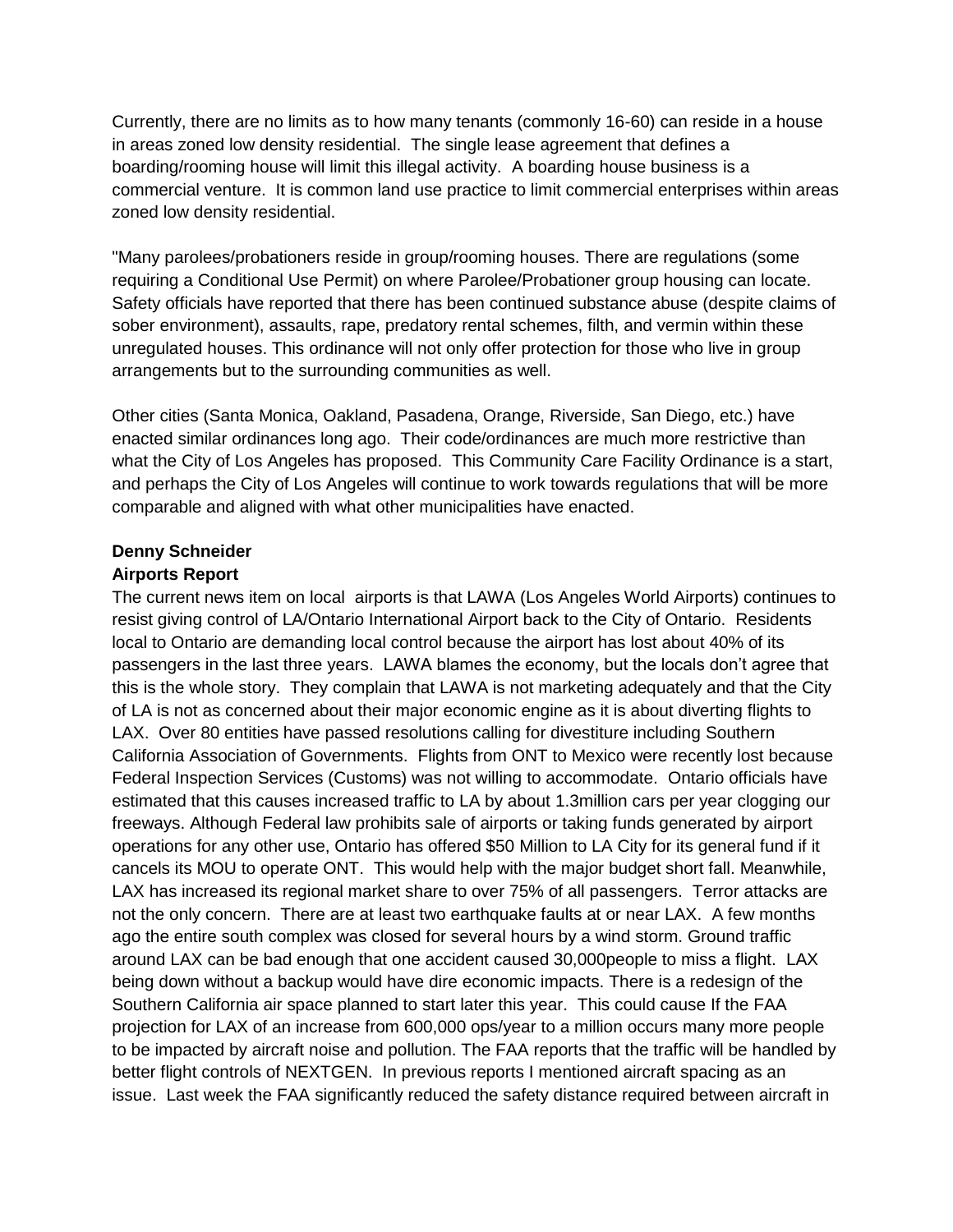flight as a measure to help increase traffic capacity. A concern raised was what would be done if NEXTGEN, a GPS controlled traffic director, fails. Last month GPS control signals were jammed in the Korean airspace for a couple weeks. Fortunately, old style radar systems were still functioning. For more info: DennySchneider@WeLiveFree.com or [www.RegionalSolution.com](http://www.regionalsolution.com/)

#### **Guy Weddington**

#### **Weddington Golf and Tennis Property**

The Weddington Sheep ranch was opened at the turn of the 20th Century. The Weddingtons were one of the major developers of Lankershim, which became North Hollywood in 1927. Universal came here in 1912 and formed Universal City in 1912 and Studio in 1915. Studio City was formed in 1928.The sheep ranch turned into a normal ranch in 1955. An actor know as Joe Kirkwood, who played boxer Joe Poluca, signed a contract to lease the property and develop a nine hole golf course on the 17 V2 acres. In 1971 the new leases built a 20 court tennis complex. A few years ago a LA Fire Station was built on 1.1 acres of the property leaving 16.1 acres for tennis courts. The Weddington Family proposed to develop the tennis courts into 300 condos 11 years ago. The number of units currently planned is 200 units. We are moving forward with the proposed project. An Environmental Impact Report should be completed within four months and we have a slightly revised plan. The condos will replace golf course holes 4-7 and 14 of the tennis courts. The five other holes will be kept intact and the golf course will be kept open. Golfers will repeat the course to complete nine holes. The Studio City Residents Association, SCRA, for the first 9 years with their political influence, and the Council influence, tied up our project. The SCRA changed their position several years ago, tied in with conservationists, and are attempting to take our property to make it into a National Park along the LA River. If these Conservationists are successful in having the Park Service eminently domain the area, the entire golf course would be removed and a bird sanctuary would replace it. We expect birds would likely multiply into the local neighborhood. On part of the land near residences their project would require land scramblers to be installed to scrub the water. I understand that these activities are noisy and will be heard in the neighborhoods. The water table is high in the area and could lead to complications of flooding from the new use. If the Park Service re-evaluates the flood zone, and they take out the river channel, the area could be considered in a flood zone, which could lead to very expensive costs to all on our home insurance. The City is planning to make special laws that will affect all properties within 2,500 feet of the river. This will affect both businesses and residential property. The politicians at the City, State, and Federal levels are showing strong support for the LA River and National Park Project. It was stated to complete the River Revitalization could cost \$1 billion and up. Today, everyone is broke, right?: So I guess we the tax payers will pick up the tab. It also means that today everyone's private property is in jeopardy. **Contact** - **Guy Weddington for more information.**

**-----------------------------------------------------------------------------------------------** 

The next regular monthly meeting of Valley VOTE will be on Monday, June 18, 2012 at Galpin Ford.

-----------------------------------------------------------------------------